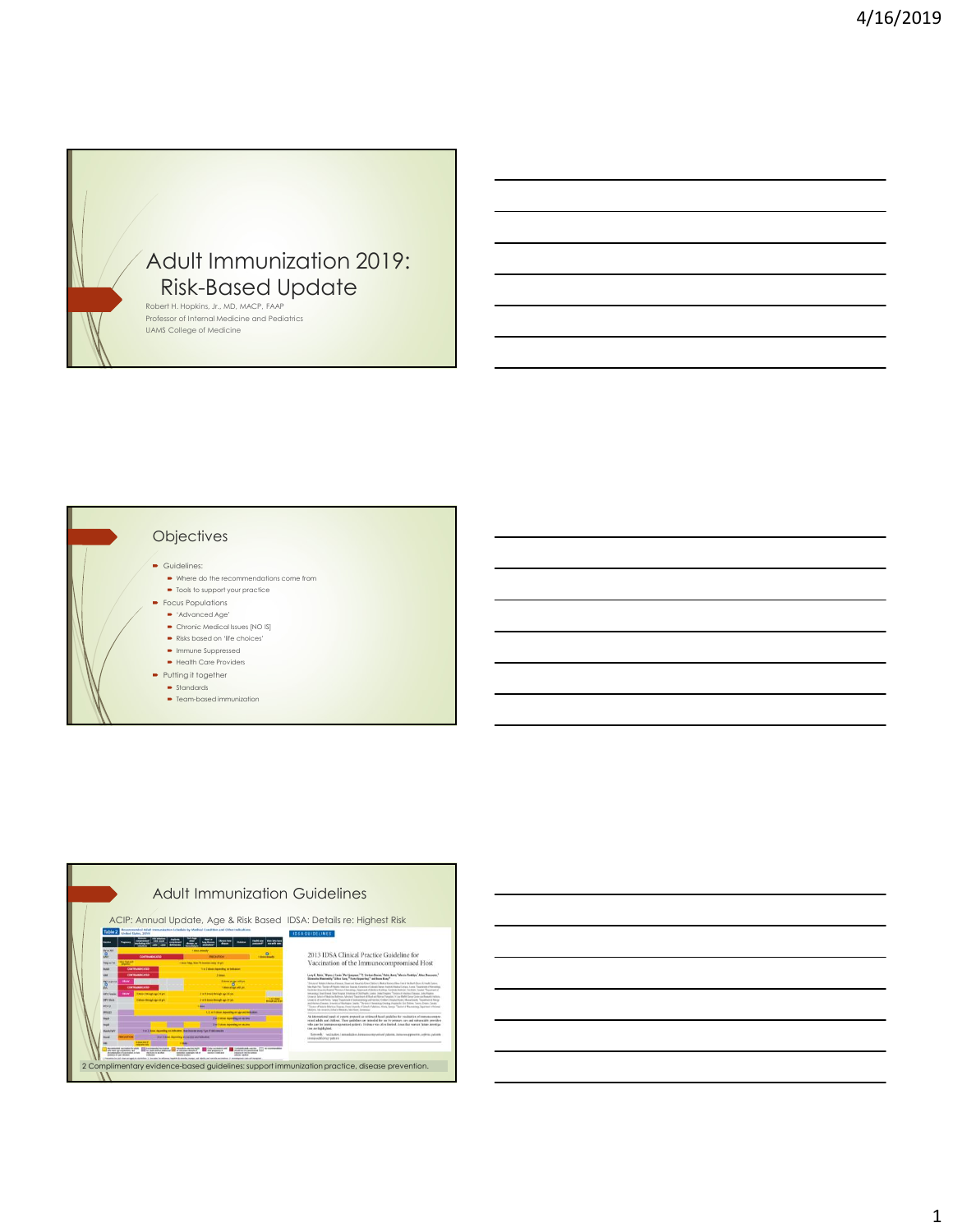





2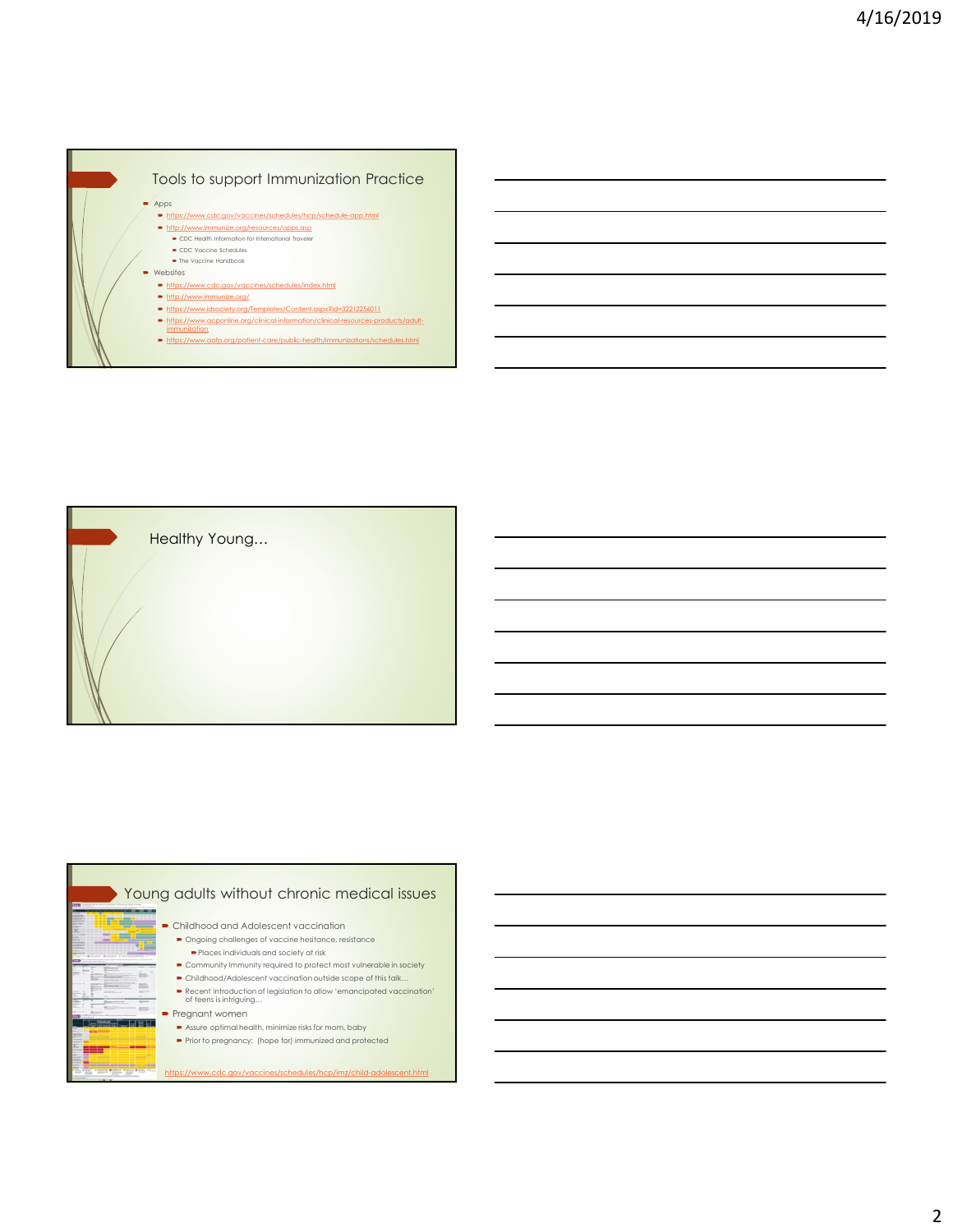



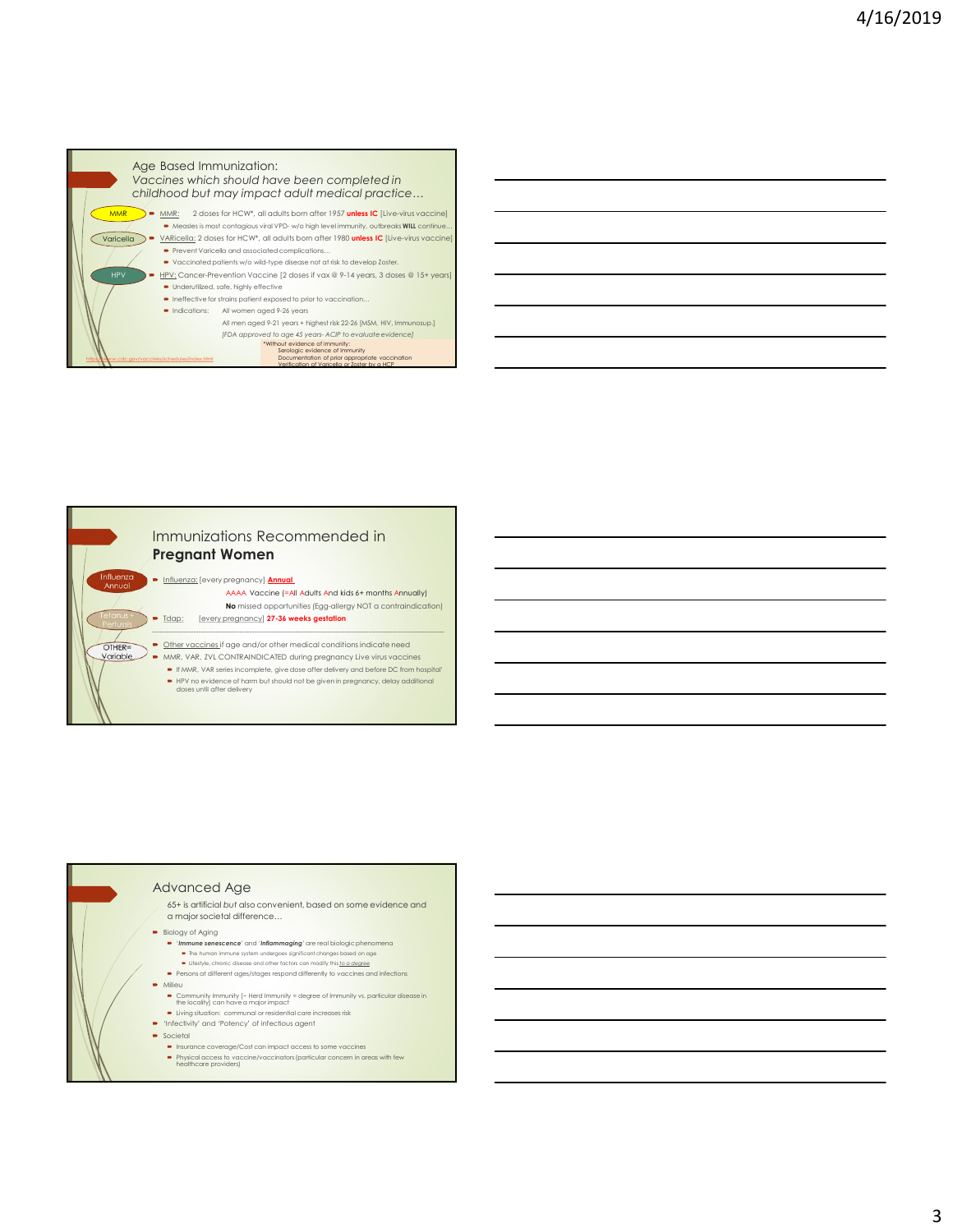|                                                                                                                                                                                                                                                                                                                                                                                                                                                                                                                                                                                                                                                                                                                                                                                                                                                                                                                                                                                                                                                                                                                                                                                                                                                                                                                                                                                                                                                                                                                                                                                                                                                                                                                                                                                                                                                                                                                                                                                                                                                                                                                                                                            | 4/16/2019 |
|----------------------------------------------------------------------------------------------------------------------------------------------------------------------------------------------------------------------------------------------------------------------------------------------------------------------------------------------------------------------------------------------------------------------------------------------------------------------------------------------------------------------------------------------------------------------------------------------------------------------------------------------------------------------------------------------------------------------------------------------------------------------------------------------------------------------------------------------------------------------------------------------------------------------------------------------------------------------------------------------------------------------------------------------------------------------------------------------------------------------------------------------------------------------------------------------------------------------------------------------------------------------------------------------------------------------------------------------------------------------------------------------------------------------------------------------------------------------------------------------------------------------------------------------------------------------------------------------------------------------------------------------------------------------------------------------------------------------------------------------------------------------------------------------------------------------------------------------------------------------------------------------------------------------------------------------------------------------------------------------------------------------------------------------------------------------------------------------------------------------------------------------------------------------------|-----------|
| ADULT PNEUMOCOCCAL VACCINE: Risk Groups and Recommendations 2018<br>Adults 19-64 years<br>Adults 19-64 years<br>Adults 19-64 years<br><b>HOUT risk conditions.</b><br><b>WITH INCREASED RISK MEDICAL</b><br><b>TRISK MEDICAL conditions:</b><br>ALL adults 65 years and older!<br><b>IMMUNE COMPROMISE:</b><br>DO NOT need<br>conditions:<br><b>Regardless of Medical Condit</b><br>Pneumococcal<br>Alcoholism<br>Medications (Prednisone >20/d, Biologics,)<br>Cancer Treatment (Chemo & XRT)<br>Cigarette Smokers<br>vaccination until they<br>evelop one or more risk<br><b>Diabetes Mellitus</b><br>Transplants [Organ, BMT, Stem Cell]<br>medical condition or age<br><b>Heart Disease</b><br>HIV, Inherited/Acquired Immune Deficiency<br>$\geq$ 65 years.<br>[Incl. CAD, CHF; NOT Isolated HTN]<br>Sickle Cell, Splenectomy<br>Liver Disease<br>Renal failure, Nephrotic Syndrome<br>Lung Disease<br><b>ANATOMIC RISKS:</b><br><b>CSF Leaks, Cochlear Implants</b><br>[Incl. Asthma, COPD]<br>Today:<br>You should administer<br>PPSV23 Vaccine<br>PCV13 Vaccine<br>PCV13 Vaccine<br>See above<br>Polysaccharide<br>Conjugate<br>Conjugate<br><b>Next Pneumococcal Vaccination:</b><br>8 weeks later<br>1 year later<br>PPSV23 Vaccine<br>No further Pneumococcal<br>PPSV23 Vaccine<br>vaccine unless develop highest<br>Polysaccharide<br>Polysaccharide<br>risk condition or age 65 years<br>ঌ<br>Next Vaccine: 5 years later*<br>Notes:<br>ANATOMIC RISK: No further<br>*Booster dose PPSV23 (second dose) is only indicated in<br>Pneumococcal vaccine unless<br>patients with highest risk medical conditions:<br>-ANATOMIC RISK (after age 65 + 5 years from prior dose<br>PPSV23 Vaccine<br>No further Pneumococcal<br>PPSV23 given before age 65 yr.<br>vaccine after age 65 years.<br>and now 65+ and 5 years since<br>Polysaccharide<br>before age 65)<br>-IMMUNE COMPROMISE (5 years after 1 <sup>11</sup> dose PPSV23)<br>last PPSV23 [2 adult doses]<br>Next Vaccine: $65+$ and 5 years later*<br>Second Booster dose PPSV23 (3 <sup>rd</sup> dose) only indicated in<br>IMMUNE COMPROMISED who received 2 <sup>nd</sup> dose before<br>PPSV23 Vaccine |           |
| R. Hopkins, MD. UAMS COM. 7/2/2018.<br>Developed for educational purposes-Please cite /<br>age 65 years and at least 5 years prior to 3 <sup>11</sup> dose.<br>Polysaccharide                                                                                                                                                                                                                                                                                                                                                                                                                                                                                                                                                                                                                                                                                                                                                                                                                                                                                                                                                                                                                                                                                                                                                                                                                                                                                                                                                                                                                                                                                                                                                                                                                                                                                                                                                                                                                                                                                                                                                                                              |           |
| Immunizations Recommended at 65+<br>Influenza<br>Influenza:<br>Annual AAAA Vaccine (=All Adults And kids 6+ months Annually)<br>Annual<br>No missed opportunities (but consider HD-IIV or a-IIV vs.) TIV/QIV<br>Pneumo-<br>Pneumococcal: PCV13 1 dose as an adult (lifetime)<br>coccal<br>PPSV23 1 dose after age 65<br>1 adult dose [incorporate into 'Td every 10 years' schedule]<br>Tdap:<br>2 doses RZV, 2-6 mo. apart in all adults 50+ years of age<br>Shingles:<br>Shingles<br>RZV<br>[at least 2 months after ZVL in those who received that vaccine]<br>• Other vaccines: As indicated based on medical conditions<br>$OTHER =$<br>Variable                                                                                                                                                                                                                                                                                                                                                                                                                                                                                                                                                                                                                                                                                                                                                                                                                                                                                                                                                                                                                                                                                                                                                                                                                                                                                                                                                                                                                                                                                                                      |           |

| <b>FRISK MEDICAL conditions:</b><br><b>MPROMISE:</b>      | ALL adults 65 years and older!<br>(Regardless of Medical Condition)                    |
|-----------------------------------------------------------|----------------------------------------------------------------------------------------|
| ns (Prednisone >20/d, Biologics,)                         |                                                                                        |
| r Treatment (Chemo & XRT)                                 |                                                                                        |
| ants [Organ, BMT, Stem Cell]                              |                                                                                        |
| ted/Acquired Immune Deficiency<br>ickle Cell, Splenectomy |                                                                                        |
| failure, Nephrotic Syndrome                               |                                                                                        |
| <b>RISKS:</b>                                             |                                                                                        |
| Leaks, Cochlear Implants                                  |                                                                                        |
| ter                                                       |                                                                                        |
|                                                           |                                                                                        |
| <b>PCV13 Vaccine</b>                                      | PCV13 Vaccine                                                                          |
| Conjugate                                                 | Conjugate                                                                              |
|                                                           |                                                                                        |
| 8 weeks later                                             | 1 year later                                                                           |
|                                                           |                                                                                        |
| PPSV23 Vaccine                                            | PPSV23 Vaccine                                                                         |
| Polysaccharide                                            | Polysaccharide                                                                         |
|                                                           |                                                                                        |
| Next Vaccine: 5 years later*                              |                                                                                        |
| PPSV23 Vaccine                                            | No further Pneumococcal                                                                |
|                                                           | vaccine after age 65 years.                                                            |
| Polysaccharide                                            |                                                                                        |
| $x$ Vaccine: 65+ and 5 years later $\rightarrow$          |                                                                                        |
| PPSV23 Vaccine                                            |                                                                                        |
|                                                           | R. Hopkins, MD. UAMS COM. 7/2/2018.<br>Developed for educational purposes-Please cite! |
| Polysaccharide                                            |                                                                                        |

## Immunizations Recommended at 65+

# Chronic Medical Conditions w/o IS [<65 years] Diabetes Mellitus, Chronic Lung Disease, Chronic Heart Disease, Chronic Liver Disease <u>Internacional Association</u><br>
Internacional Mechanisms and the internal Mechanisms and the internal Mechanisms and the control of the internal Mechanisms<br> **Exception**<br> **Exception**<br> **Exception 2.0 and 2.0 and 2.0 and 2.0 a**

- Chronic medical conditions which result in increased risk for one or more vaccine- preventable medical condition.
- Chronic LUNG disease [Includes asthma, COPD]<br>• Risk for Pneumococcal infections 6 fold greater than healthy adults @ similar age
- 
- 
- 

- 
- 
-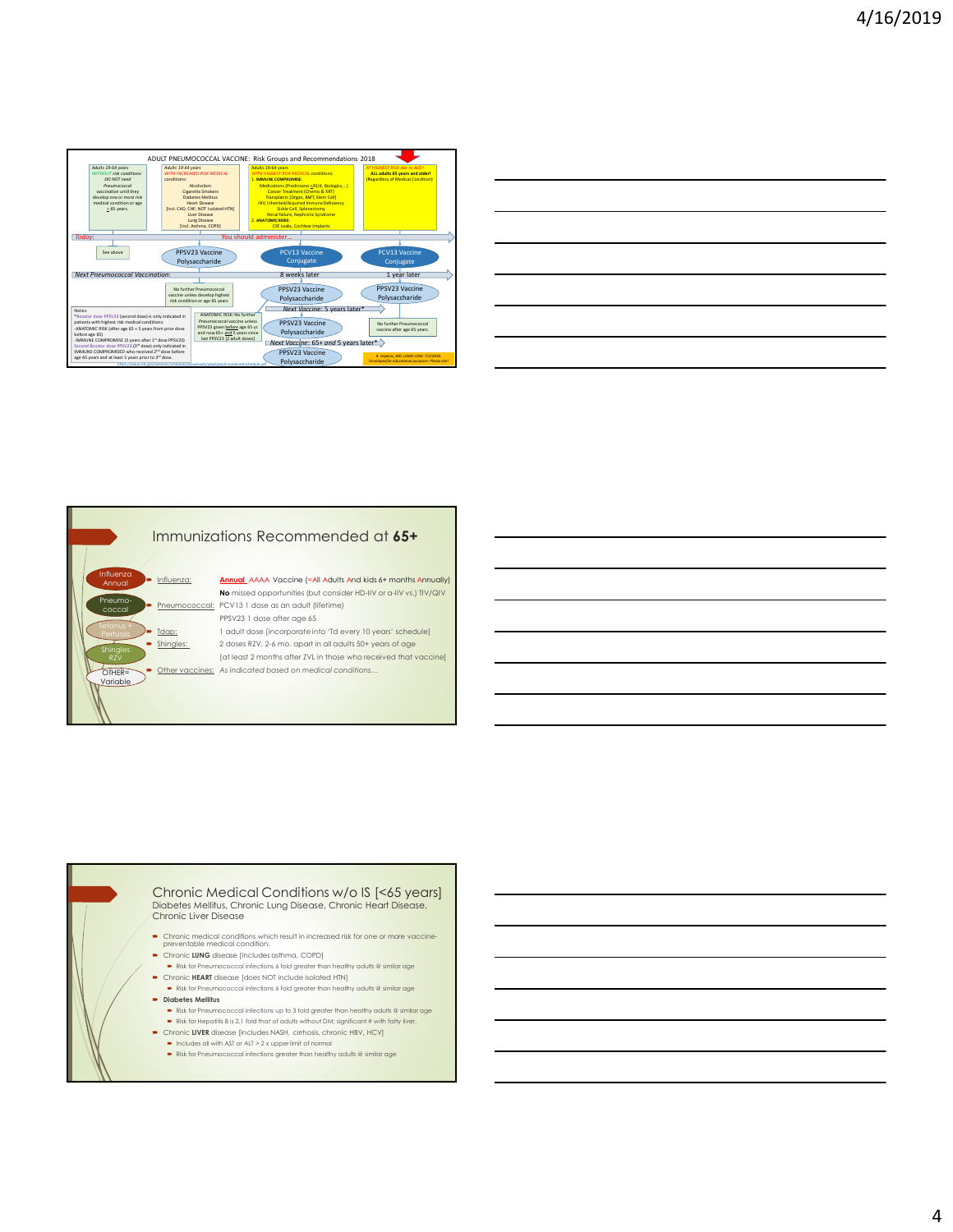|                                                                                                                                                                                                                                                                                                                                                                                                                                                                                                                                                                                                                                                                                                                                                                                                                                                                                                                                                                                                                           | 4/16/2019 |
|---------------------------------------------------------------------------------------------------------------------------------------------------------------------------------------------------------------------------------------------------------------------------------------------------------------------------------------------------------------------------------------------------------------------------------------------------------------------------------------------------------------------------------------------------------------------------------------------------------------------------------------------------------------------------------------------------------------------------------------------------------------------------------------------------------------------------------------------------------------------------------------------------------------------------------------------------------------------------------------------------------------------------|-----------|
|                                                                                                                                                                                                                                                                                                                                                                                                                                                                                                                                                                                                                                                                                                                                                                                                                                                                                                                                                                                                                           |           |
|                                                                                                                                                                                                                                                                                                                                                                                                                                                                                                                                                                                                                                                                                                                                                                                                                                                                                                                                                                                                                           |           |
| ADULT PNEUMOCOCAL VACCINE: Risk Groups and Recommendations 2018<br>Adults 19-64 years<br>Adults 19-64 years<br>Adults 19-64 years<br>WITH INCREASED RISK MEDICAL<br>ALL adults 65 years and older!<br>WITHOUT risk conditions.<br><b>ST RISK MEDICAL conditions:</b>                                                                                                                                                                                                                                                                                                                                                                                                                                                                                                                                                                                                                                                                                                                                                      |           |
| DO NOT need<br>conditions:<br>. IMMUNE COMPROMISE:<br>Regardless of Medical Condition)<br>Medications (Prednisone >20/d, Biologics,)<br>Cancer Treatment (Chemo & XRT)<br>Alcoholism<br>Pneumococcal<br>vaccination until they<br>Cigarette Smokers<br>Transplants [Organ, BMT, Stem Cell]<br>develop one or more risk<br><b>Diabetes Mellitus</b><br>medical condition or age<br>Heart Disease<br>HIV, Inherited/Acquired Immune Deficiency<br>$\geq$ 65 years.<br>[Incl. CAD, CHF: NOT Isolated HTN]<br>Sickle Cell, Splenectomy<br>Renal failure, Nephrotic Syndrome<br>Liver Disease<br>Lung Disease<br>[Incl. Asthma, COPD]<br><b>ANATOMIC RISKS:</b>                                                                                                                                                                                                                                                                                                                                                                |           |
| CSF Leaks, Cochlear Implants<br>Ι<br>Today:<br>You should administer<br>PPSV23 Vaccine<br>PCV13 Vaccine<br>PCV13 Vaccine<br>See above<br>Polysaccharide<br>Conjugate<br>Conjugate                                                                                                                                                                                                                                                                                                                                                                                                                                                                                                                                                                                                                                                                                                                                                                                                                                         |           |
| <b>Next Pneumococcal Vaccination:</b><br>8 weeks later<br>1 year later<br>No further Pneumococcal<br>PPSV23 Vaccine<br>PPSV23 Vaccine<br>vaccine unless develop highest<br>risk condition or age 65 years<br>Polysaccharide<br>Polysaccharide<br>Next Vaccine: 5 years later*                                                                                                                                                                                                                                                                                                                                                                                                                                                                                                                                                                                                                                                                                                                                             |           |
| Notes:<br>*Booster dose PPSV23 (second dose) is only indicated in<br>*Booster dose PPSV23 (second dose) is only indicated in<br>ANATOMIC RISK: No further<br>Pneumococcal vaccine unless<br>$\begin{array}{ll} \text{patients with highest risk medical conditions:}\\ \text{-ANATIONIC RISK (after age 65 + 5 years from prior dose)} \end{array}$<br>PPSV23 Vaccine<br>No further Pneumococcal<br>PPSV23 given before age 65 yr.<br>and now 65+ and 5 years since<br>vaccine after age 65 years.<br>Polysaccharide<br>before age 65)<br>-IMMUNE COMPROMISE (5 years after 1 <sup>11</sup> dose PPSV23)<br>last PPSV23 [2 adult doses]<br>Next Vaccine: $65+$ and 5 years later *<br>Second Booster dose PPSV23 (3 <sup>rd</sup> dose) only indicated in<br>IMMUNE COMPROMISED who received 2 <sup>nd</sup> dose before<br>PPSV23 Vaccine<br>R. Hopkins, MD. UAMS COM. 7/2/2018.<br>Developed for educational purposes-Please cite<br>age 65 years and at least 5 years prior to 3 <sup>15</sup> dose.<br>Polysaccharide |           |
|                                                                                                                                                                                                                                                                                                                                                                                                                                                                                                                                                                                                                                                                                                                                                                                                                                                                                                                                                                                                                           |           |
|                                                                                                                                                                                                                                                                                                                                                                                                                                                                                                                                                                                                                                                                                                                                                                                                                                                                                                                                                                                                                           |           |
|                                                                                                                                                                                                                                                                                                                                                                                                                                                                                                                                                                                                                                                                                                                                                                                                                                                                                                                                                                                                                           |           |

| (Regardless of Medical Condition)<br><b>MPROMISE:</b>             |  |
|-------------------------------------------------------------------|--|
| ns (Prednisone >20/d, Biologics,)                                 |  |
| r Treatment (Chemo & XRT)                                         |  |
| ants [Organ, BMT, Stem Cell]                                      |  |
| ted/Acquired Immune Deficiency                                    |  |
| ickle Cell, Splenectomy                                           |  |
| failure, Nephrotic Syndrome                                       |  |
| <b>RISKS:</b><br>Leaks, Cochlear Implants                         |  |
|                                                                   |  |
| ter                                                               |  |
|                                                                   |  |
| <b>PCV13 Vaccine</b><br>PCV13 Vaccine                             |  |
| Conjugate<br>Conjugate                                            |  |
|                                                                   |  |
| 8 weeks later<br>1 year later                                     |  |
|                                                                   |  |
| PPSV23 Vaccine<br>PPSV23 Vaccine                                  |  |
| Polysaccharide<br>Polysaccharide                                  |  |
|                                                                   |  |
| Next Vaccine: 5 years later*                                      |  |
| PPSV23 Vaccine<br>No further Pneumococcal                         |  |
| vaccine after age 65 years.                                       |  |
| Polysaccharide                                                    |  |
| $x$ Vaccine: 65+ and 5 years later $\rightarrow$                  |  |
| PPSV23 Vaccine<br>R. Hopkins, MD. UAMS COM. 7/2/2018.             |  |
| Polysaccharide<br>Developed for educational purposes-Please cite! |  |
|                                                                   |  |





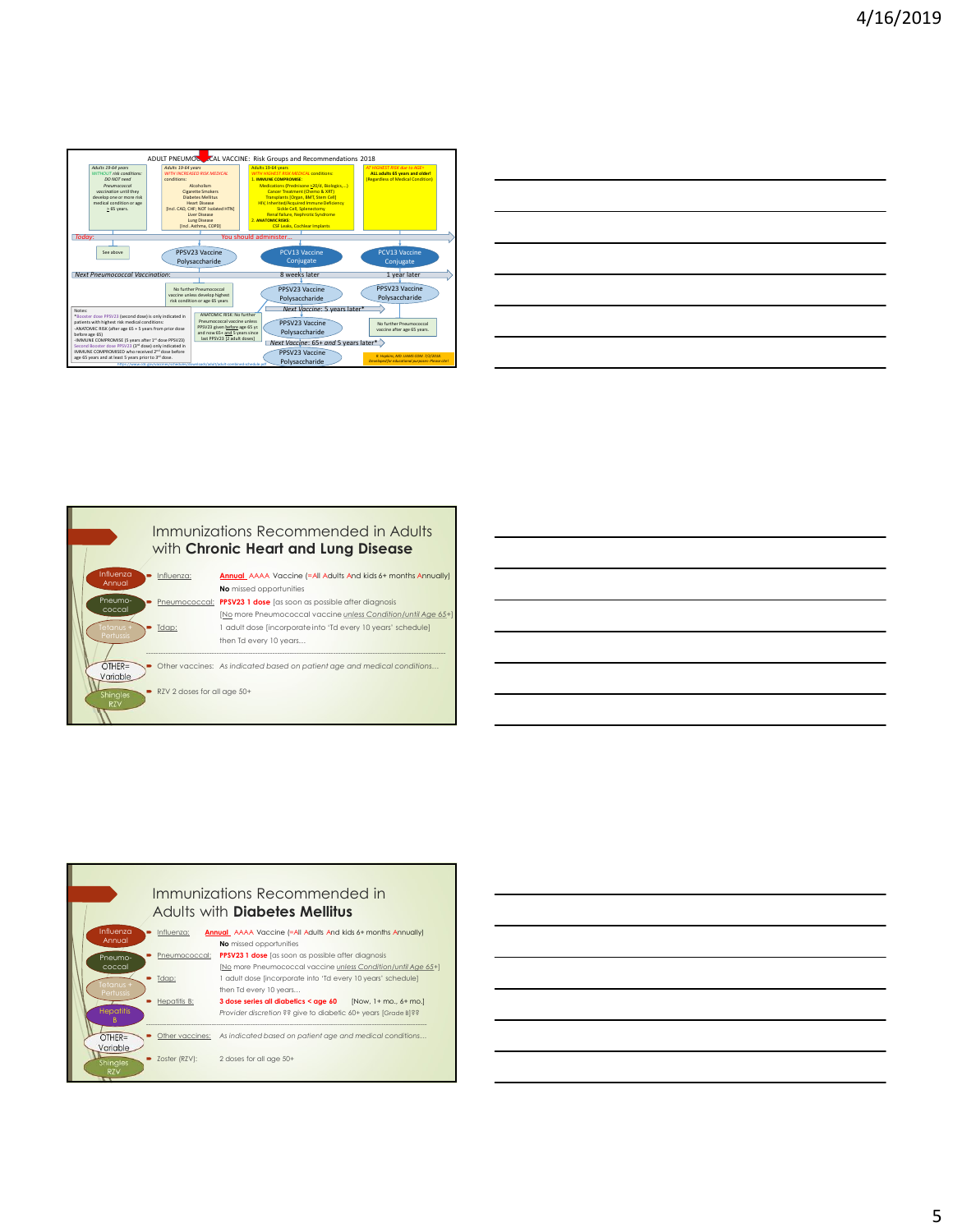

| Risks based on Life Choices [Lifestyle]                                          |  |
|----------------------------------------------------------------------------------|--|
| $\bullet$ Smoking                                                                |  |
| • Cigarettes [ANY]: 50% otherwise healthy adults <65 who develop IPD are smokers |  |
| • Marijuana, e-cigs, other 'smoked products': No evidence->judgement call        |  |

- **Drug use:** Increased risk for blood-borne pathogens
- $\blacksquare$  Alcoholism  $\blacksquare$
- $\blacktriangleright$  Living in communal setting/dormitory/barracks
- $\blacksquare$  Sexual…
- $\blacksquare$  MSM
- Lack of mutual monogamy, STD evaluation or HBV carrier partner
- Occupational [Healthcare, Public Safety]



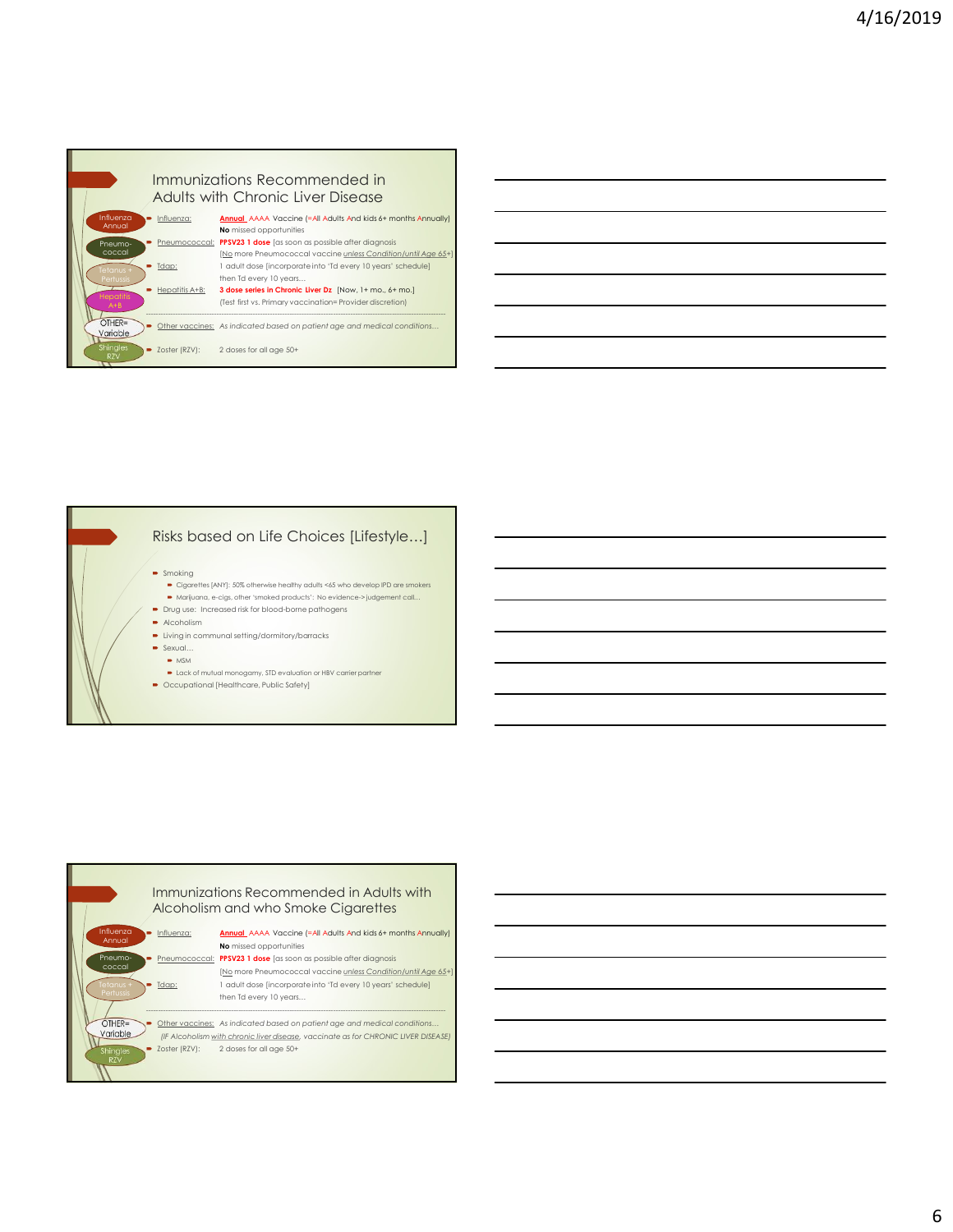





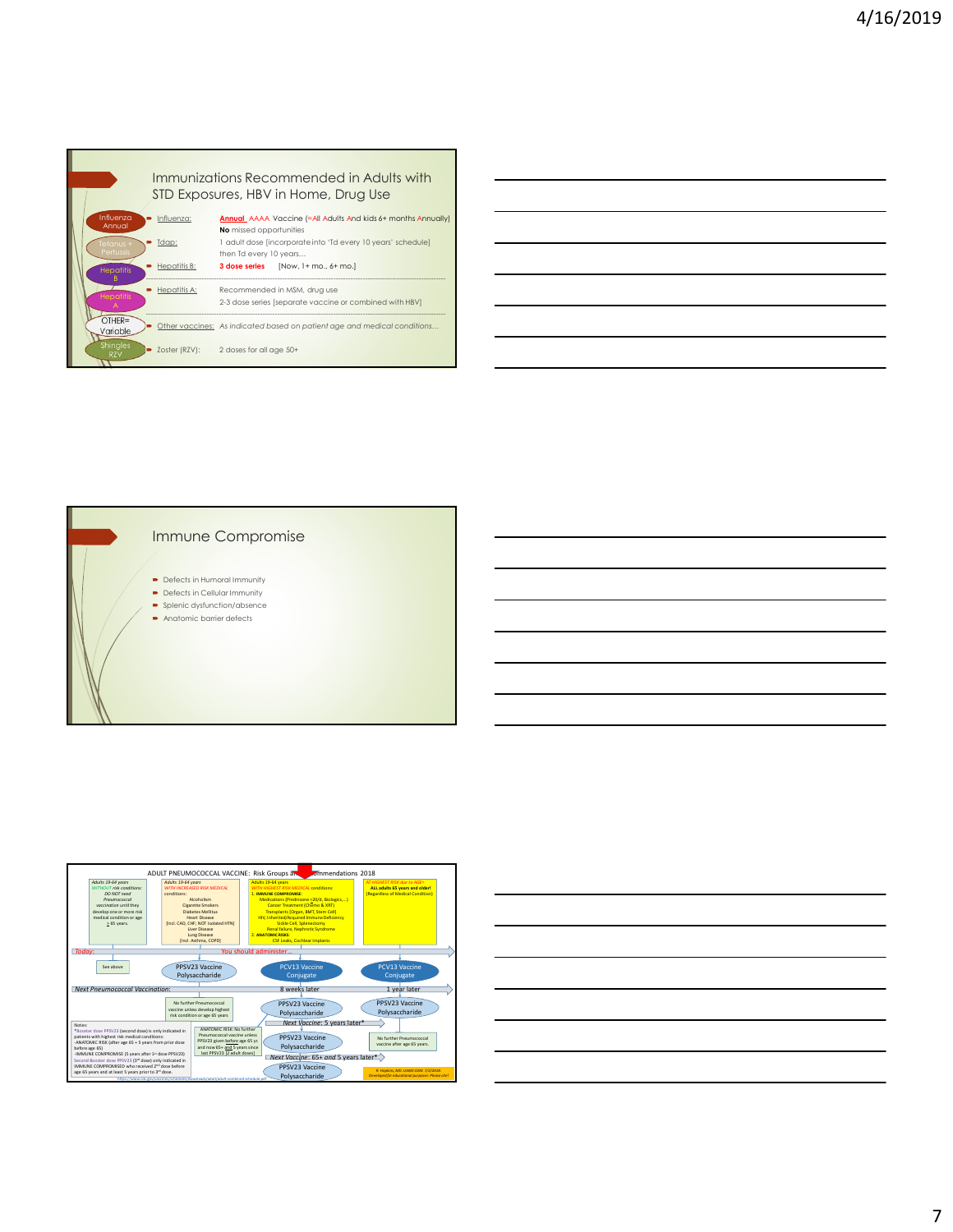





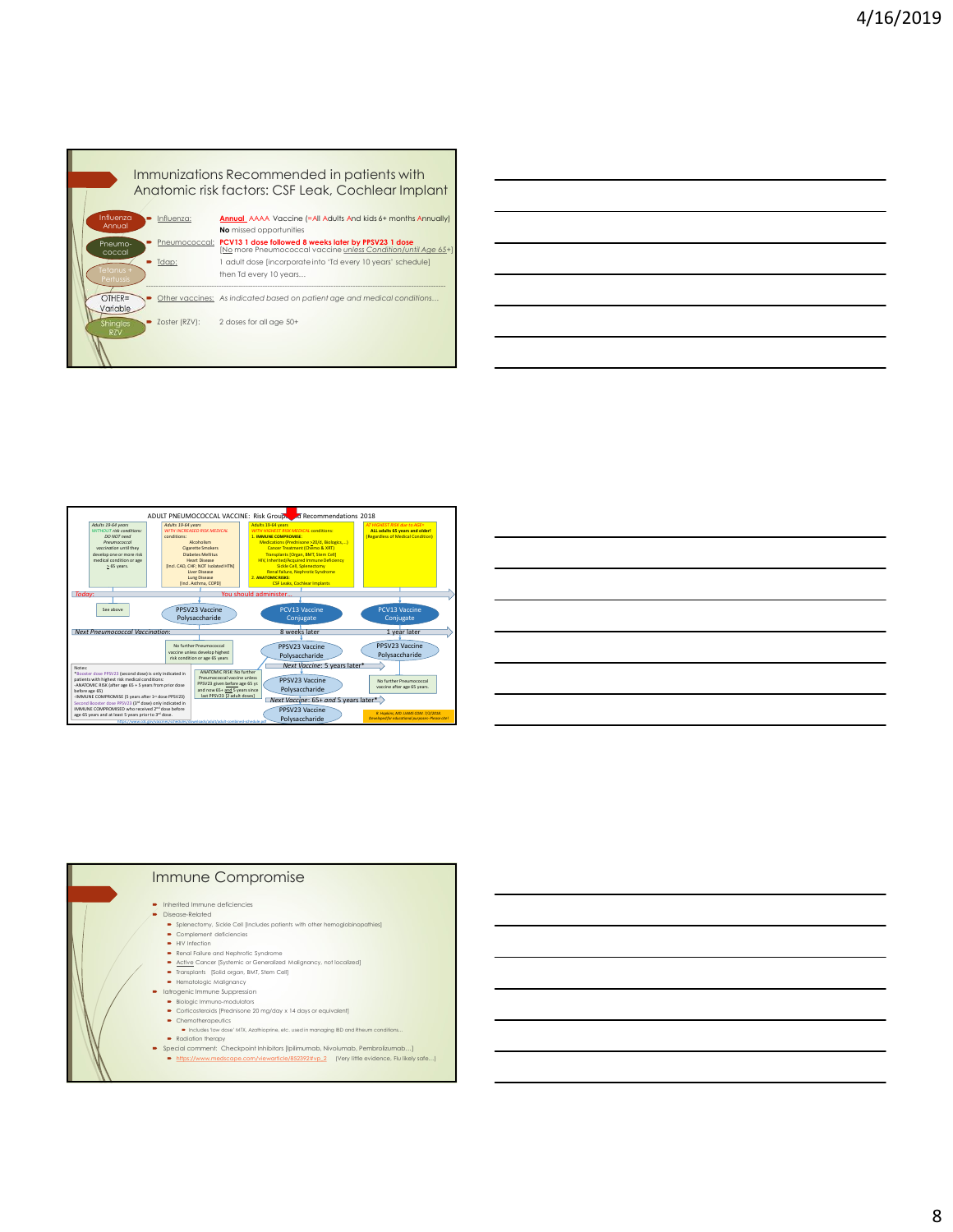





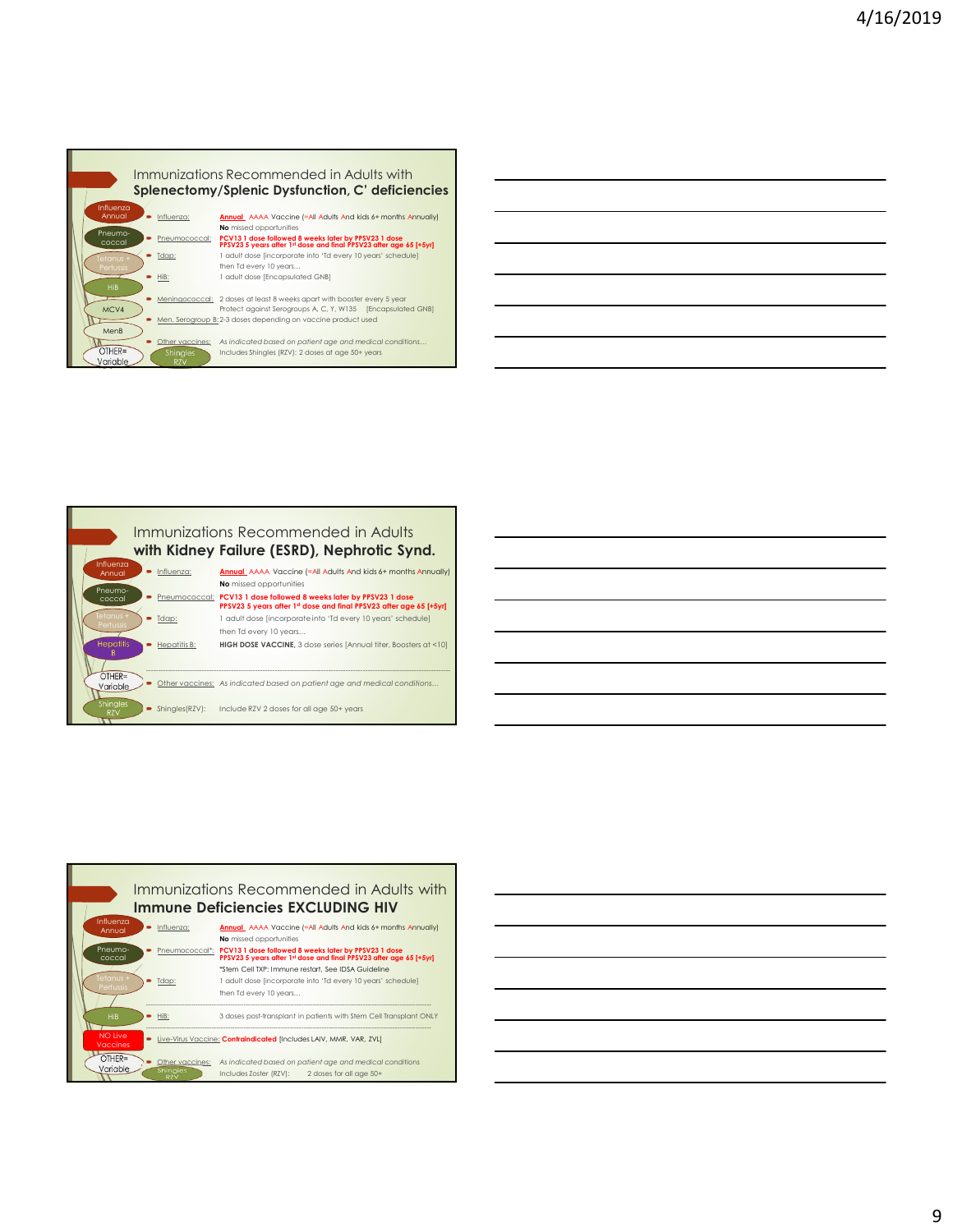



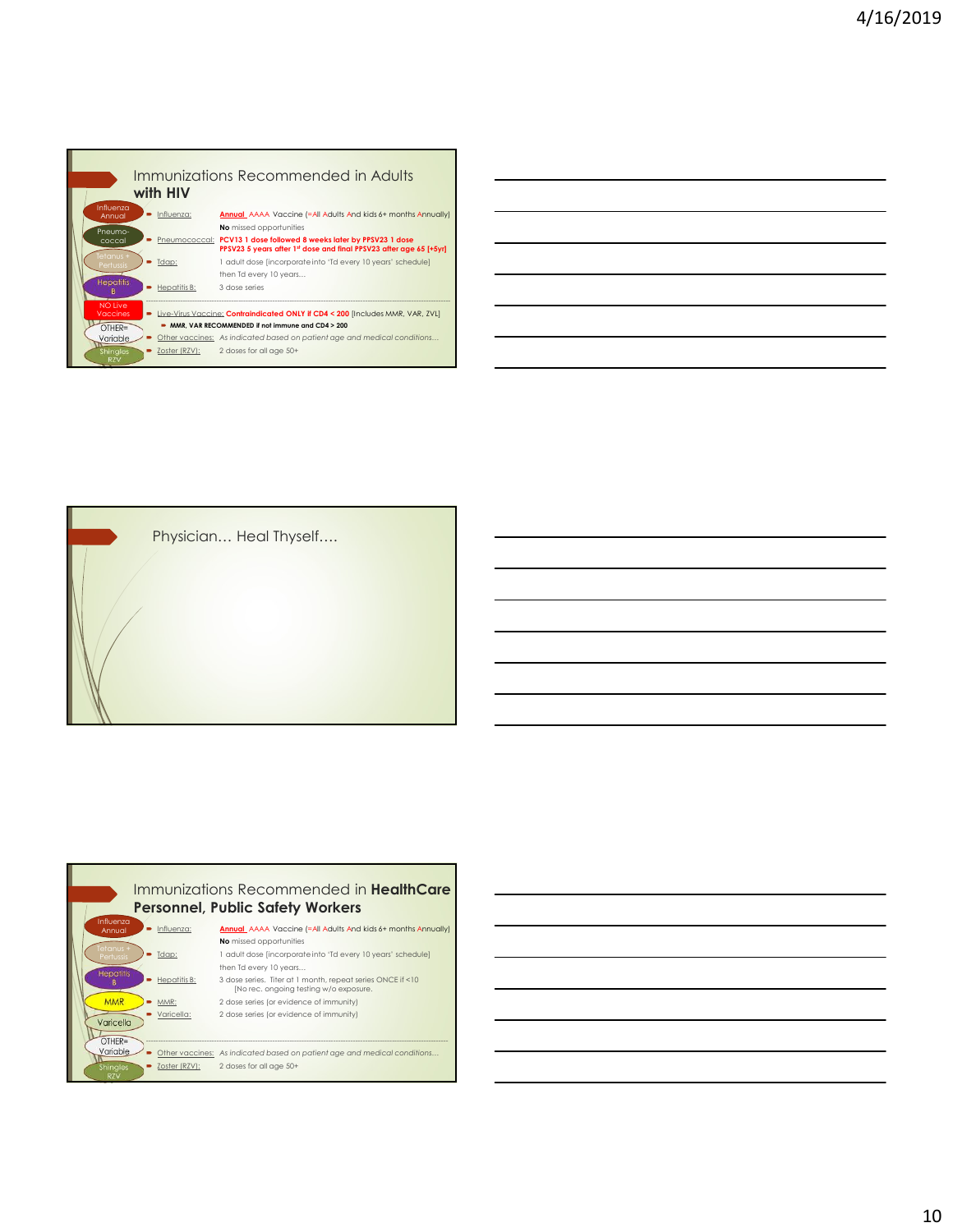



- <u>NUMINISIDEN</u> INCOURT VOCULTIES OF <u>NUMINISIDEN</u> INCOURT<br>■ Offer the vaccines you stock.<br>■ Refer patients to <u>providers in the crea</u> that offer vaccines that you don't stock.
- Refer patients to providers in the area that offer vaccines that you don't stock. DOCUMENT vaccines received by your patients. Participate in your state's immunization registry. Help your office, your patients, and your patients' other providers know which vaccines your patients have had. Follow up. Confirm that patients received recommended vaccines that you referred them to get from other immunization providers.

https://www.cdc.gov/vaccines/hcp/adults/for-practice/standards/index.html

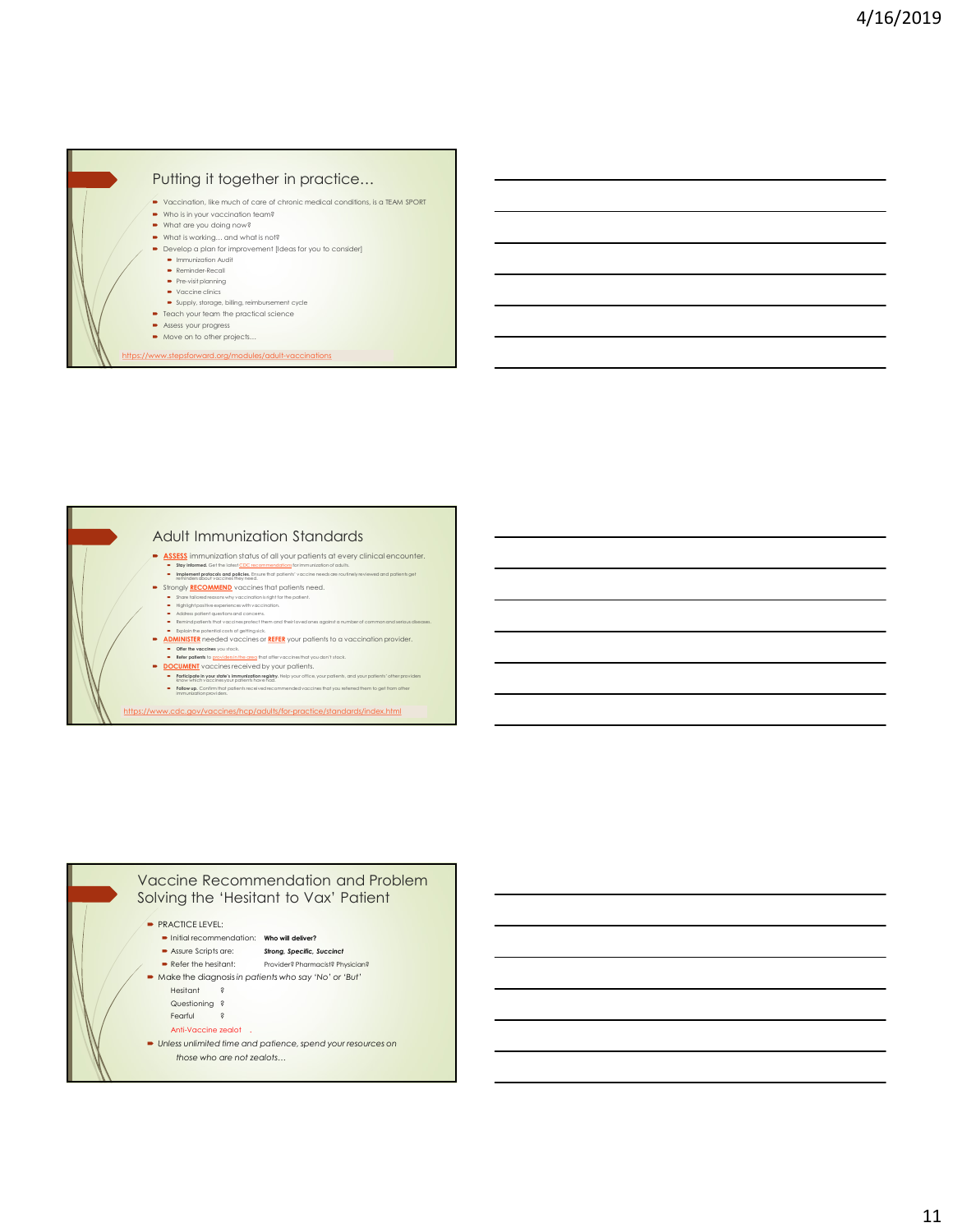

# Vaccine Attributes/Basic Vaccinology

### Travel Vaccines

CDC Travel Site is a wealth of information

- Assure 'routine vaccines' are UTD Consider travel vaccines
- Don't forget other travel precautions
	- Food/Beverages
	- $\rightarrow$  Mosquito and other insect protection

https://wwwnc.cdc.gov/travel